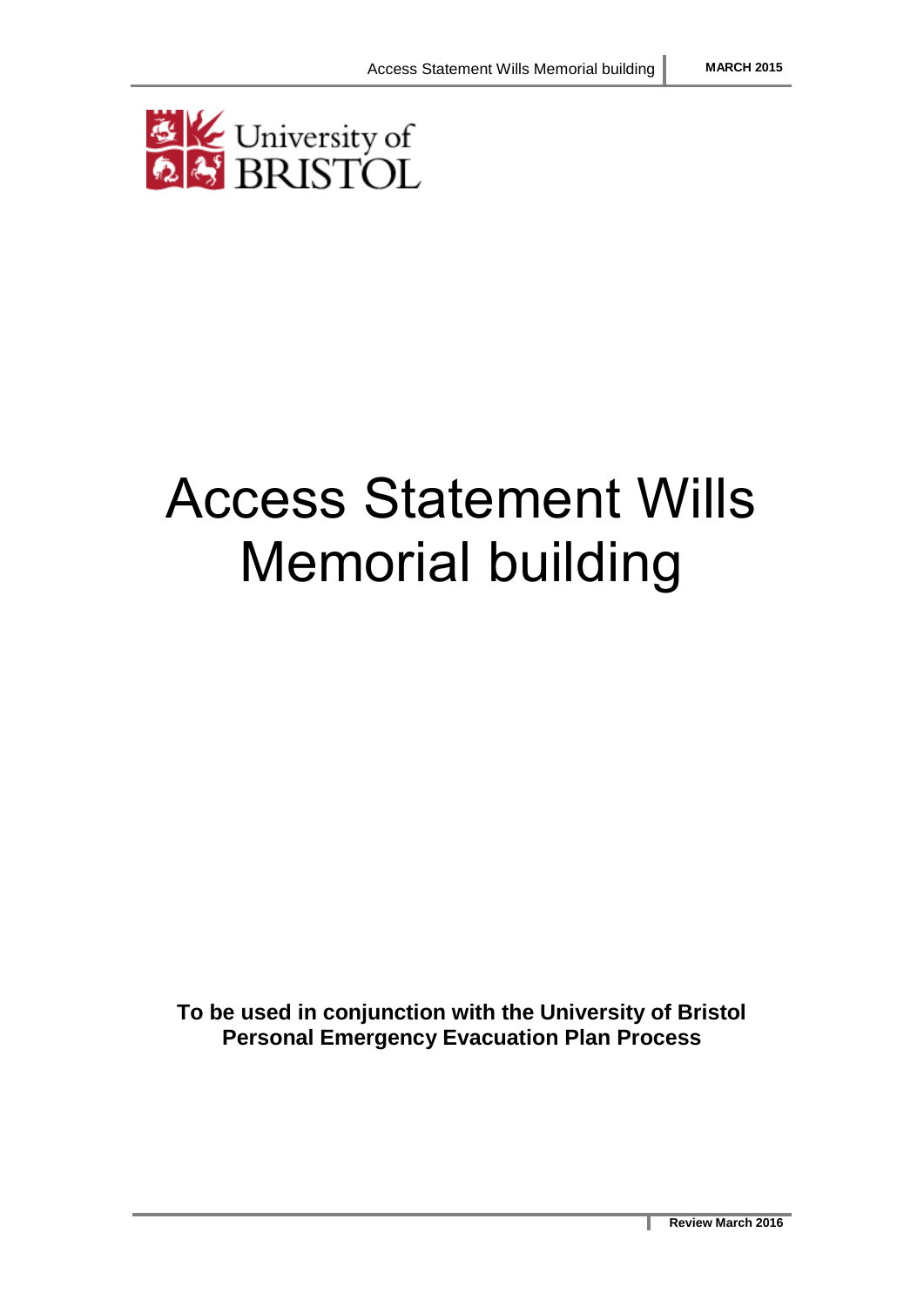# **PURPOSE**

The Access statement is to be read in conjunction with the University Personal Emergency Evacuation Plan process.

[https://www.bris.ac.uk/safety/media/uobonly/po/peep-policy-po.pdf](https://www.bris.ac.uk/safety/media/uobonly/po/peep-policy-po.pdf%09)

## **RESPONSIBILITIES**

## *Disabled Building Users*

Building users are strongly encouraged to disclose any disability that could result in additional support being required during an emergency situation prior to accessing the building. For wheelchair users, further discussion with the Facilities Manager may be required in advance of accessing the building to discuss their preferred means of escape.

#### *Teaching Activities, Research and Administration*

For activities involving disabled members of staff or students a Personal Emergency Evacuation Plan (or 'PEEP') should be completed.

Completing a PEEP for disabled members of staff is a joint effort between the disabled member of staff, their line manager and the University's Fire Safety Adviser.

Completing a PEEP for disabled students is a joint effort between the disabled student, Access Unit, the student's School/Department and the University's Fire Safety Adviser.

Please refer to the Health and Safety Office website for detailed information on completing a PEEP:

[http://www.bristol.ac.uk/safety/media/uobonly/gn/peep-guidance-and-forms](http://www.bristol.ac.uk/safety/media/uobonly/gn/peep-guidance-and-forms-gn.docx)[gn.docx](http://www.bristol.ac.uk/safety/media/uobonly/gn/peep-guidance-and-forms-gn.docx)

#### *Conferences*

The Conference/Event Organiser is responsible for ensuring the health and safety of those attending their event and accordingly should not book a venue that is not accessible to those participating in the conference or event. The Conference/Event Organiser should liaise between the Facilities Manager and any disabled delegate requiring assistance in an emergency for further discussion on how they might be evacuated in an emergency situation. This may also involve the completion of a PEEP.

Any publicity materials for events/conferences should include an opportunity for disabled people to disclose any disability that may require additional support and encourage people with mobility impairments to make contact to discuss emergency evacuation procedures.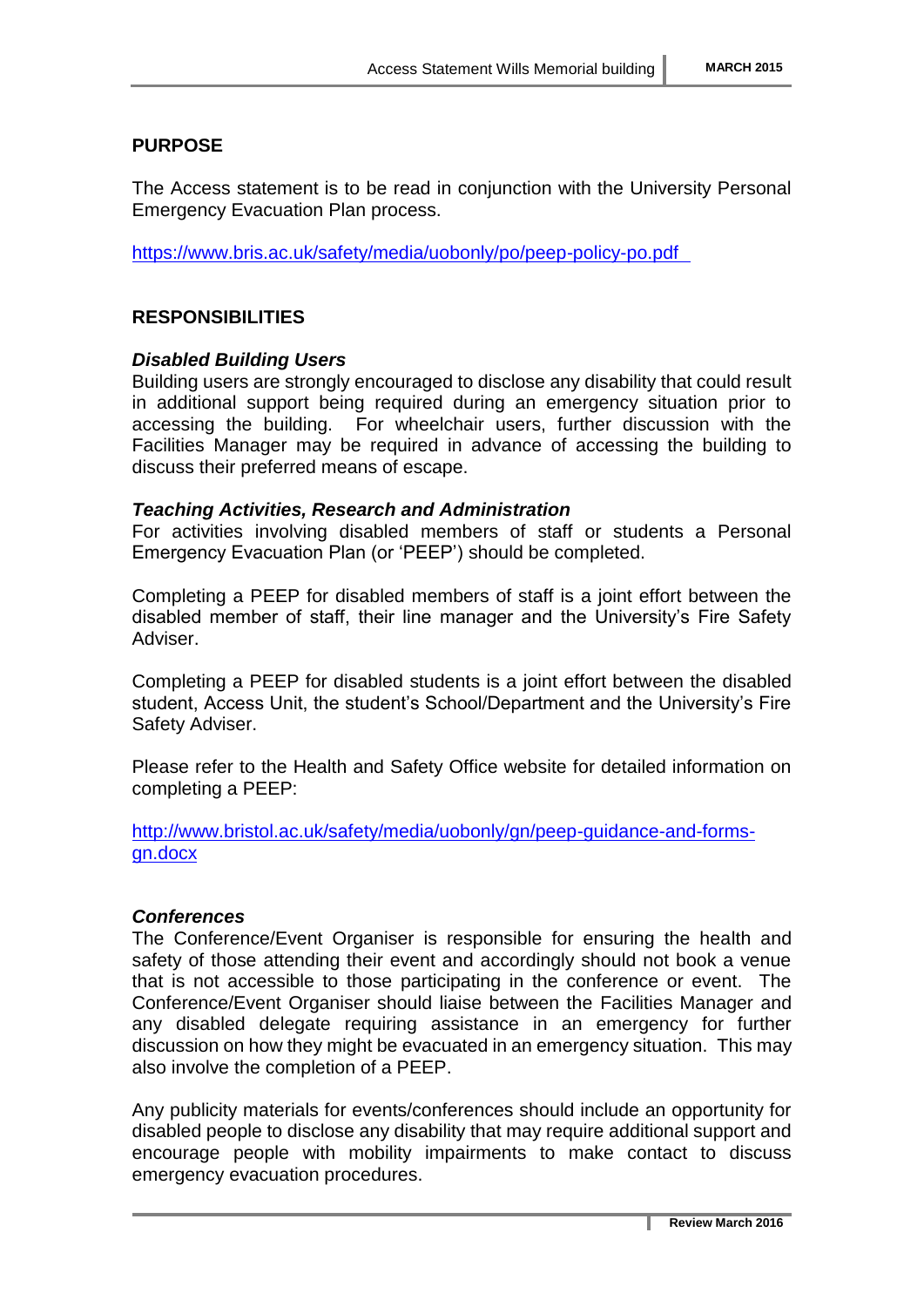#### *Meetings*

Any meeting should be scheduled with accessibility in mind. Consideration should be given to how a disabled building user could be evacuated in an emergency situation. Where possible, meetings involving disabled individuals should be held on the ground floor.

A standard statement when arranging meetings should be to ask attendees as far in advance as possible if they have any particular support or accessibility requirements. When informed that an individual will need additional support, steps must be taken to ensure that reasonable adjustments are made to provide this and where appropriate the person organising the meeting should liaise between the disabled person and the Facilities Manager for further discussion on how they might be evacuated in an emergency situation.

#### **Facilities Manager**

The Facilities Manager will work directly with the disabled person to find the best solution within the parameters of health and safety/equality requirements. The contact details for the Facilities manager are: <http://www.bristol.ac.uk/estates/contact/>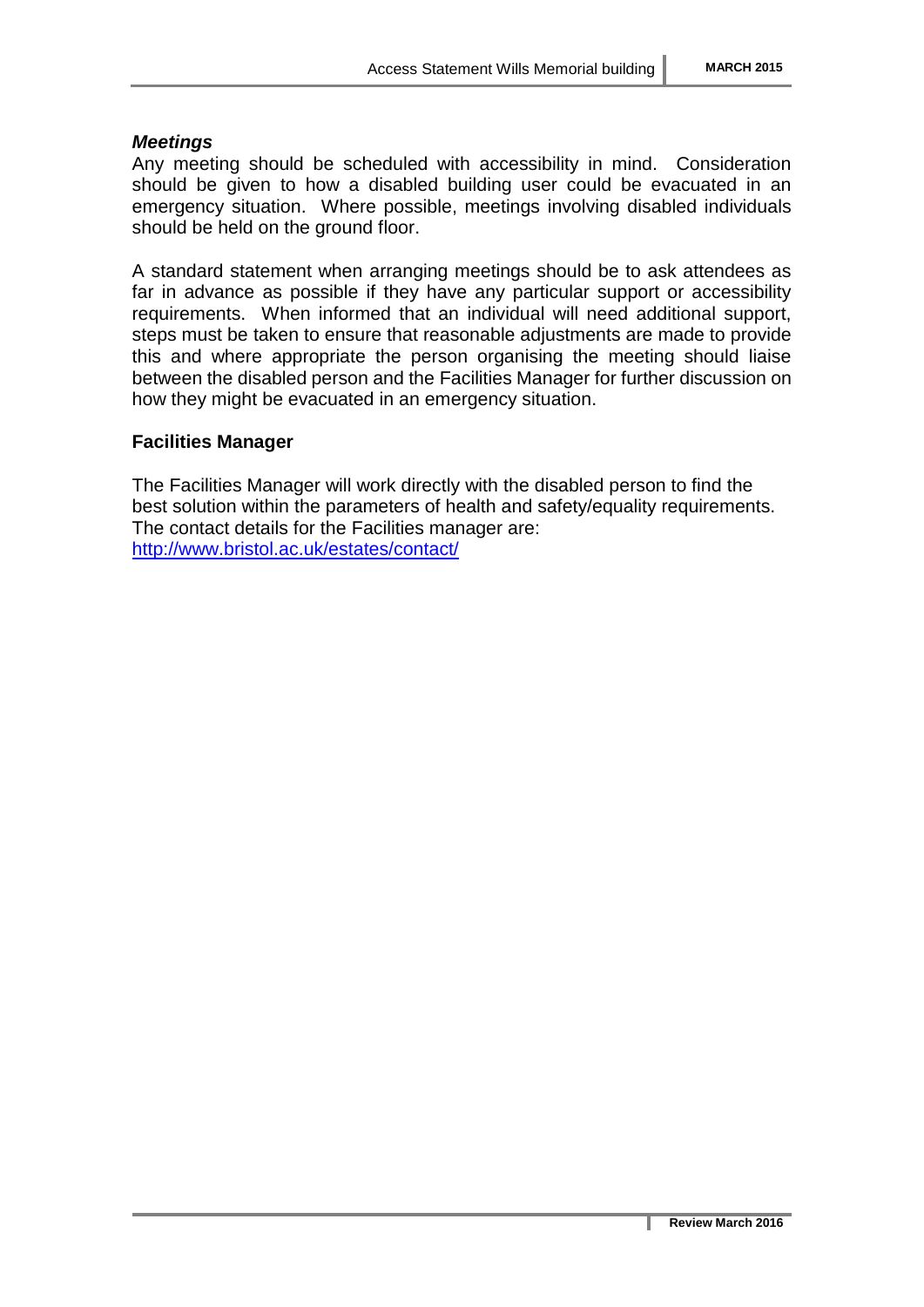# **ACCESS STATEMENT**

# **Name of building: Wills Memorial Building**

#### **Background**

- **The Wills Memorial Buildings is a grade II\* listed buildings.**
- It was built in 1925 and the Lewis wing was added in 1950.
- **The building is used for Public events, University Ceremonies, lectures and** Laboratories.
- The Building is NOT open to the public other than events and bookable public tours organised by the University.

## **Parking**

- One disabled staff parking space is available at the University road car park.
- Blue badge holders can park for free in permit bays on University road.
- **The Event/Conference Organiser should liaise with the Conference** Office/Security Services to arrange a disabled visitor's space at the Hawthorns building on Woodland road/Elton road.
- Should the space in front of the level access be needed for dropping off disabled staff, contact Security or the Wills Memorial Building Porters.

## **Means of Access into the Building**

- There are seven steps to negotiate at the main entrance to the building.
- Level access via Ucard and double doors to the left of the main entrance.
- There are four steps to the access from Woodland road to the east wing via the Ucard reader. The East wing access leads to the staircase only.







Main Entrance | Level Access | Entrance to East wing from Woodland road

## **Toilets**

- Disabled toilets are available on the ground floor to the left of the Entrance hall. There is a local audible alarm and a "Touch to open" door.
- Disabled staff toilet on the 2nd floor has no local alarm.

## **Reception**

The Porters' Lodge is in the Entrance Hall to the left of the entrance door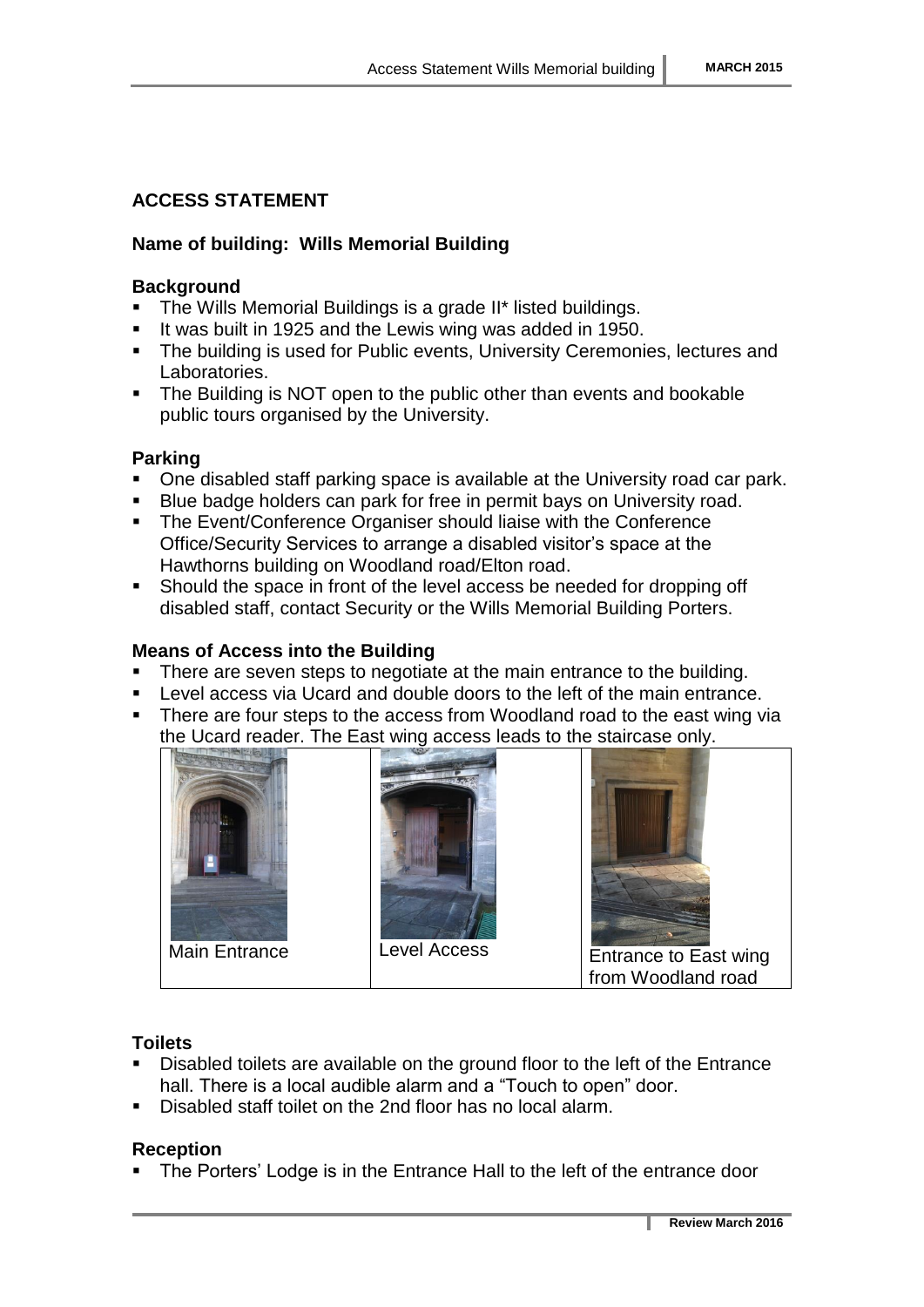- There is plenty of room in the Entrance Hall and Lobby for wheelchair access.
- Visitors will be assisted as necessary.
- Two spare manual wheel chairs are stored on the ground floor.

# **Lift and Stair Access**

# **Lifts**

- From the Entrance Hall, there is a passenger lift from the basement to the fifth floor. The lift can only be used with a security code. Safe load is 13 persons or 1000kg. The lift is NOT to be used in an emergency evacuation.
- <span id="page-4-0"></span>• There are several wheelchair platform lifts throughout the building;
	- o One platform lift from Grd floor to Lewis Wing-205kg or 1 person.
	- o Four platform lifts to the right of the Great Hall to the emergency exit – 225kg or 1 person each\*.
	- o One platform lift to the left of the Great Hall leading up one flight of stairs- 205kg or 1 person.
	- $\circ$  Two platform lifts on the 3<sup>rd</sup> floor corridor-205kg or 1 person each.
	- $\circ$  Two platform lifts on the 2<sup>nd</sup> floor corridor-205kg or 1 person each.
- The Goods lifts and the Library lift on the Lewis Wings are not to be used for passengers.



Inside of main lift from Basement to fifth floor.



\*Typical platform lift arrangements



Hoist used for wheel chair access to the Great Hall stage

## **Stairs**

- Access from main reception to the great hall is via a two staircases of three flights of 12 steps. There is a handrail on the internal side of main staircases. There is no contrast colour to identify the goings and the risers on the stairs.
- There are several staircases in Wills Memorial Building, which are over a metre wide and do not have colour contrasts steps. Above the fifth floor can only be accessed by stairs.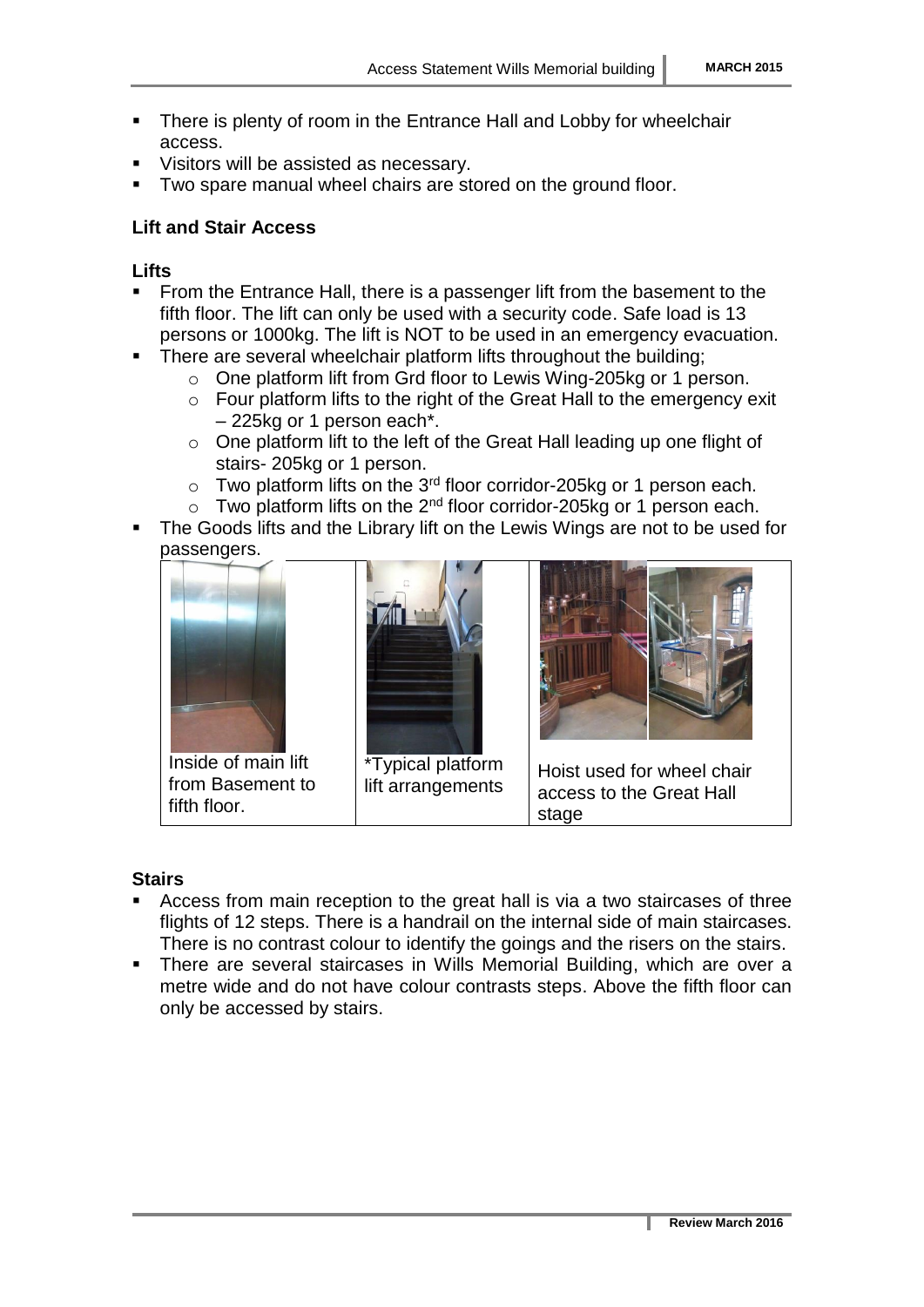

Left hand staircase from Entrance hall to Great Hall Lobby.

# **Refuge Points**

- A refuge point has been designated to the right-hand side of the Great Hall for this purpose. There is NO communication from the refuge to the porter's lodge.
- **Two exitmaster Vesa evacuation chairs are stored for use in the designated** refuge area.

# **Signage**

- There are no tactile signs.
- **EXEC** Liaise with Hall Porters for guidance and directions.

# **Doors**

**Doors are steel framed with Georgian wired glass with large pull knobs.** 

# **First Aid Room**

• The First Aid room is to the Lobby opposite the Great Hall.

## **Library**

 Further information on the use of the library for disabled users is available via the web link. <http://www.bristol.ac.uk/library/using/disabledusers/>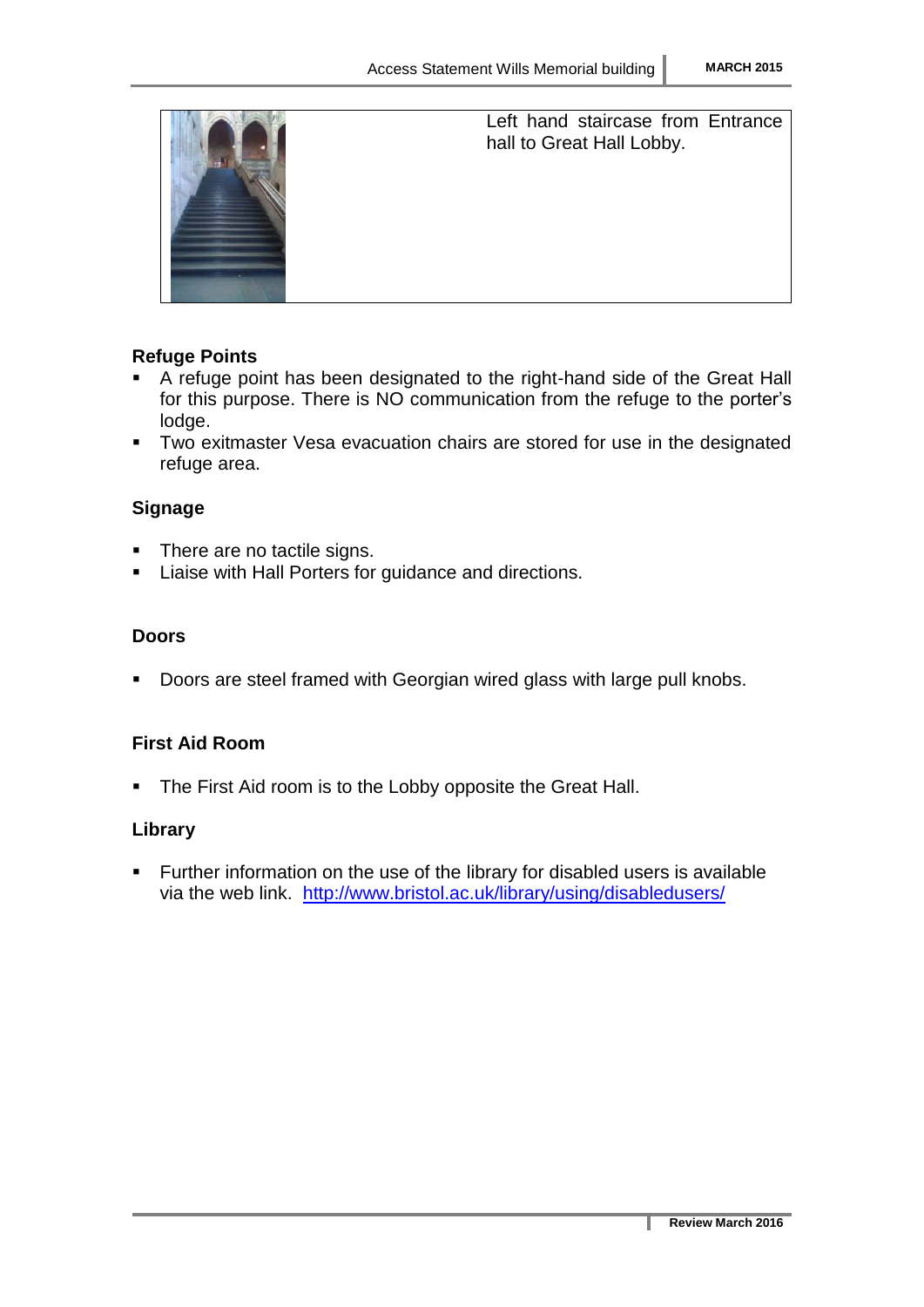# **EMERGENCY EVACUATION OPTIONS**

## **Assisted Escape/ Buddy system**

A buddy system may be the only way of alerting a hearing impaired or D/deaf person to the operation of a fire alarm. The Conference/Event Organiser should ensure that a steward is designated with this responsibility and for assisting the individual if necessary should the fire alarm sound.

## **Make own way down stairs slowly**

Some people who use wheelchairs may be able to make their own way down the stairs if they have a little mobility. If this is the preferred mode of escape, they should wait at the refuge point for the main flow of people to leave the building.

#### **Make own way up stairs slowly**

Some people who use wheelchairs may be able to make their own way up the stairs if they have a little mobility. If this is the preferred mode of escape, they should wait at the refuge point for the main flow of people to leave the building.

#### **Move downstairs on bottom after main flow**

Some people may prefer to make their own way out be shuffling down the stairs on their bottom. If this is the preferred mode of escape, they should wait at the refuge point for the main flow of people to leave the building.

## **Move downstairs in own chair with support**

Some wheelchair users may be able to tip their chair on its axis and travel down the stairs this way. Others may be able to do this with assistance. The steps are wide and very shallow and there are two sets. The escape should only take place after the main flow of people has left the building; the refuge point should be used while this is taking place.

## **Move downstairs using handrails**

Some people will be able to make their own escape but will require the support of a handrail to negotiate the stairs. There are two sets of wide, shallow steps with handrails. The escape should only take place after the main flow of people has left the building; the refuge point should be used while this is taking place.

## **Evacuation chairs**

Where this is the preferred method of escape and where the safe working capacity (150kg) is not exceeded, the Event/Conference Organiser should ensure that an Evacuation Chair(s) is brought to the most suitable part of the building for the duration of the event/conference. For University events, it is recommended that some stewards/helpers are trained in the use of the Evacuation Chairs in advance so that they can assist with the emergency evacuation if necessary. The University's Fire Safety Officer can provide this training. The escape should only take place after the main flow of people has left the building; the refuge point should be used while this is taking place.